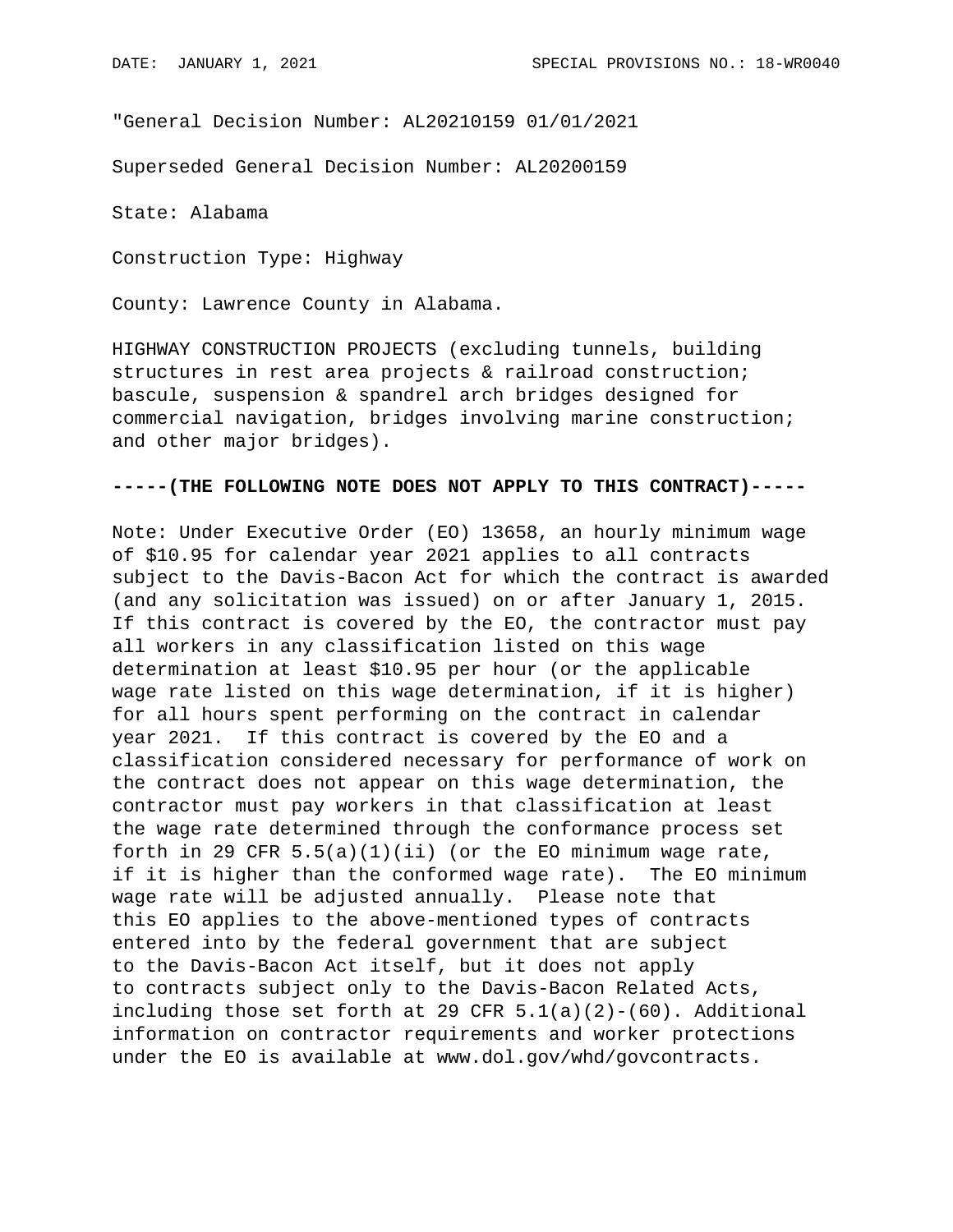Modification Number Publication Date<br>0 01/01/2021 0 01/01/2021

ELEC0505-001 09/01/2019

|                         | Rates | Fringes |  |
|-------------------------|-------|---------|--|
| ELECTRICIAN\$ 27.34     |       | 3%+8.61 |  |
| SUAL2019-038 11/13/2019 |       |         |  |

|                                                                      | Rates | Fringes |
|----------------------------------------------------------------------|-------|---------|
| CEMENT MASON/CONCRETE FINISHER\$ 15.50                               |       | 0.00    |
| FORM WORKER\$ 15.39                                                  |       | 0.00    |
| HIGHWAY/PARKING LOT STRIPING:<br>Operator (Striping Machine)\$ 20.94 |       | 0.00    |
| HIGHWAY/PARKING LOT STRIPING:<br>Truck Driver (Line Striping         |       |         |
| $True k)$ \$ 14.55                                                   |       | 0.00    |
| IRONWORKER, REINFORCING\$ 17.94                                      |       | 0.00    |
| IRONWORKER, STRUCTURAL\$ 22.40                                       |       | 0.00    |
| LABORER GRADE CHECKER\$ 15.16                                        |       | 1.02    |
| LABORER: Asphalt, Includes<br>Raker, Shoveler, Spreader and          |       |         |
| Distributor\$ 13.80                                                  |       | 0.00    |
| LABORER: Common or General\$ 13.27                                   |       | 0.00    |
| LABORER: Mason Tender -                                              |       |         |
| Cement/Concrete\$ 14.34                                              |       | 0.00    |
| LABORER: Pipelayer\$ 13.49                                           |       | 0.00    |
| LABORER: Erosion Control\$ 11.06                                     |       | 0.00    |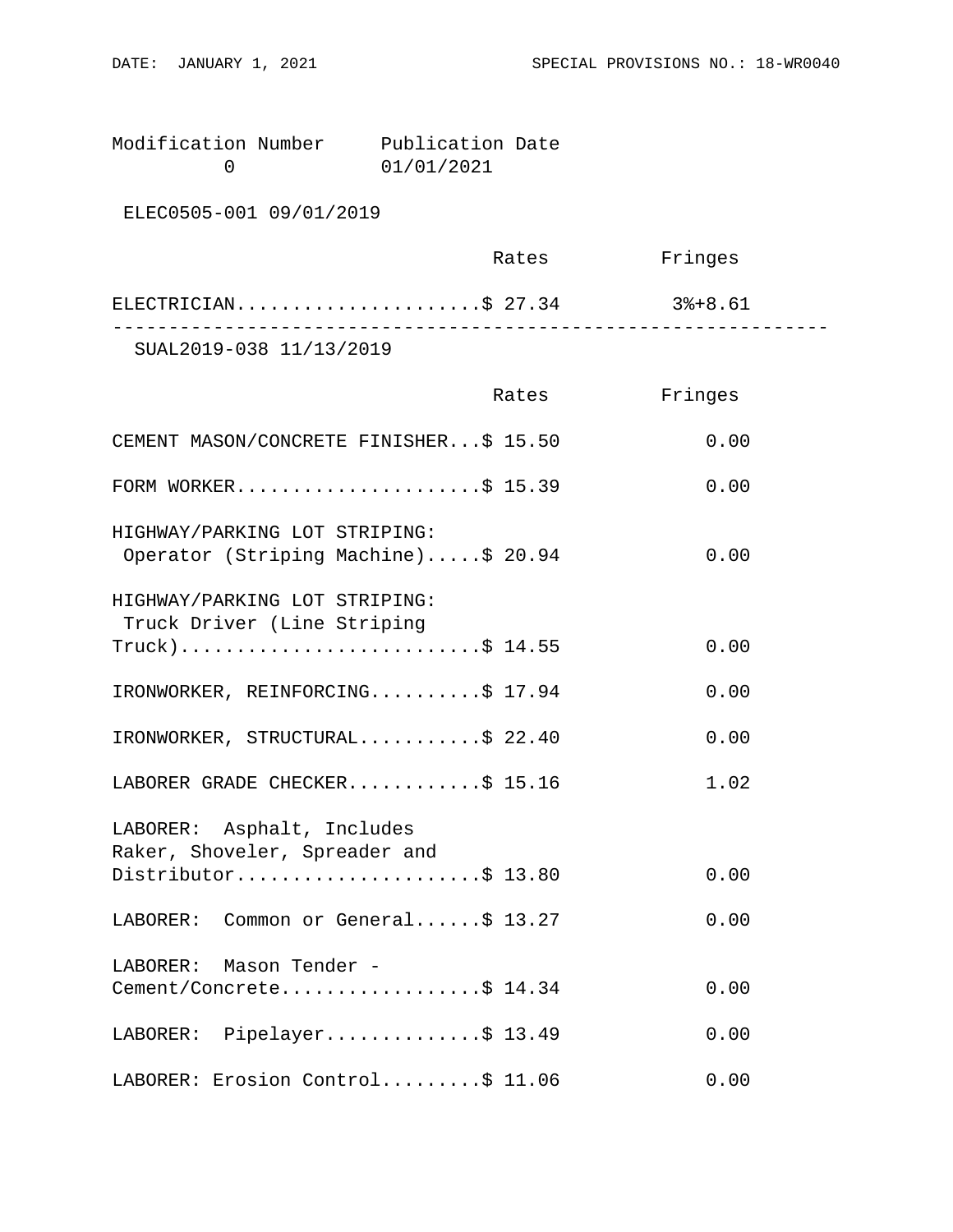|                                    | OPERATOR: Asphalt Spreader\$ 15.66                            | 0.00  |
|------------------------------------|---------------------------------------------------------------|-------|
| OPERATOR:                          | Backhoe/Excavator/Trackhoe\$ 19.49                            | 0.00  |
|                                    | OPERATOR: Bobcat/Skid<br>Steer/Skid Loader\$ 13.88            | 0.00  |
| OPERATOR:                          | $\texttt{Brown}/\texttt{Sweeper} \dots \dots \dots \$ 13.11   | 0.00  |
| OPERATOR:                          | Bulldozer\$ 17.06                                             | 0.00  |
| OPERATOR:                          | Crane\$ 23.49                                                 | 0.00  |
| OPERATOR:                          | Drill\$ 26.73                                                 | 11.25 |
| OPERATOR:                          | $Grader/Blade$ ; \$ 17.77                                     | 0.00  |
|                                    | OPERATOR: Loader\$ 16.11                                      | 0.00  |
|                                    | OPERATOR: Material Transfer<br>Vehicle\$ 16.60                | 0.00  |
|                                    | OPERATOR: Mechanic\$ 21.23                                    | 0.00  |
| OPERATOR:                          | Milling Machine\$ 14.76                                       | 0.00  |
|                                    | OPERATOR: Oiler\$ 16.83                                       | 0.00  |
|                                    | OPERATOR: Paver (Asphalt,<br>Aggregate, and Concrete)\$ 16.54 | 0.00  |
|                                    | OPERATOR: Roller\$ 15.03                                      | 0.00  |
|                                    | OPERATOR: Scraper\$ 13.30                                     | 0.00  |
|                                    | PAINTER (Brush and Roller)\$ 15.97                            | 1.27  |
|                                    | TRAFFIC CONTROL: Flagger\$ 11.48                              | 0.00  |
| TRAFFIC CONTROL:<br>Laborer-Cones/ |                                                               |       |
| Barricades/Barrels -               | Setter/Mover/Sweeper\$ 12.76                                  | 0.00  |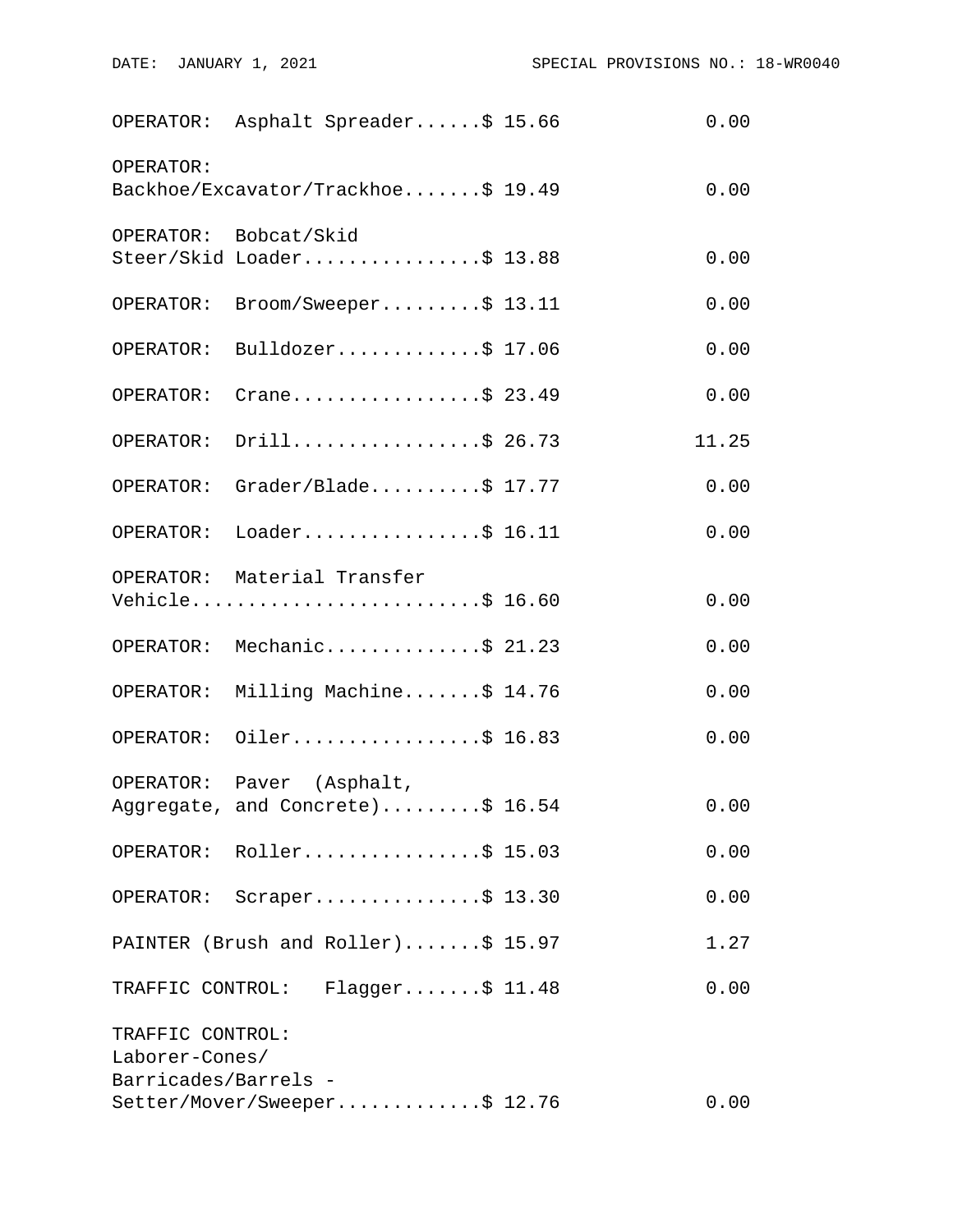| TRUCK DRIVER: | Dump $Truck$ \$ 14.37             | 0.00 |
|---------------|-----------------------------------|------|
| TRUCK DRIVER: | Flatbed Truck $$15.00$            | 0.00 |
| TRUCK DRIVER: | Lowboy Truck $$17.01$             | 0.00 |
|               | TRUCK DRIVER: Semi-Trailer        | 0.00 |
|               | TRUCK DRIVER: Water Truck\$ 13.71 | 0.00 |
|               |                                   |      |

WELDERS - Receive rate prescribed for craft performing operation to which welding is incidental.

================================================================

Note: Executive Order (EO) 13706, Establishing Paid Sick Leave for Federal Contractors applies to all contracts subject to the Davis-Bacon Act for which the contract is awarded (and any solicitation was issued) on or after January 1, 2017. If this contract is covered by the EO, the contractor must provide employees with 1 hour of paid sick leave for every 30 hours they work, up to 56 hours of paid sick leave each year. Employees must be permitted to use paid sick leave for their own illness, injury or other health-related needs, including preventive care; to assist a family member (or person who is like family to the employee) who is ill, injured, or has other health-related needs, including preventive care; or for reasons resulting from, or to assist a family member (or person who is like family to the employee) who is a victim of, domestic violence, sexual assault, or stalking. Additional information on contractor requirements and worker protections under the EO is available at www.dol.gov/whd/govcontracts.

Unlisted classifications needed for work not included within the scope of the classifications listed may be added after award only as provided in the labor standards contract clauses (29CFR 5.5 (a) (1) (ii)).

----------------------------------------------------------------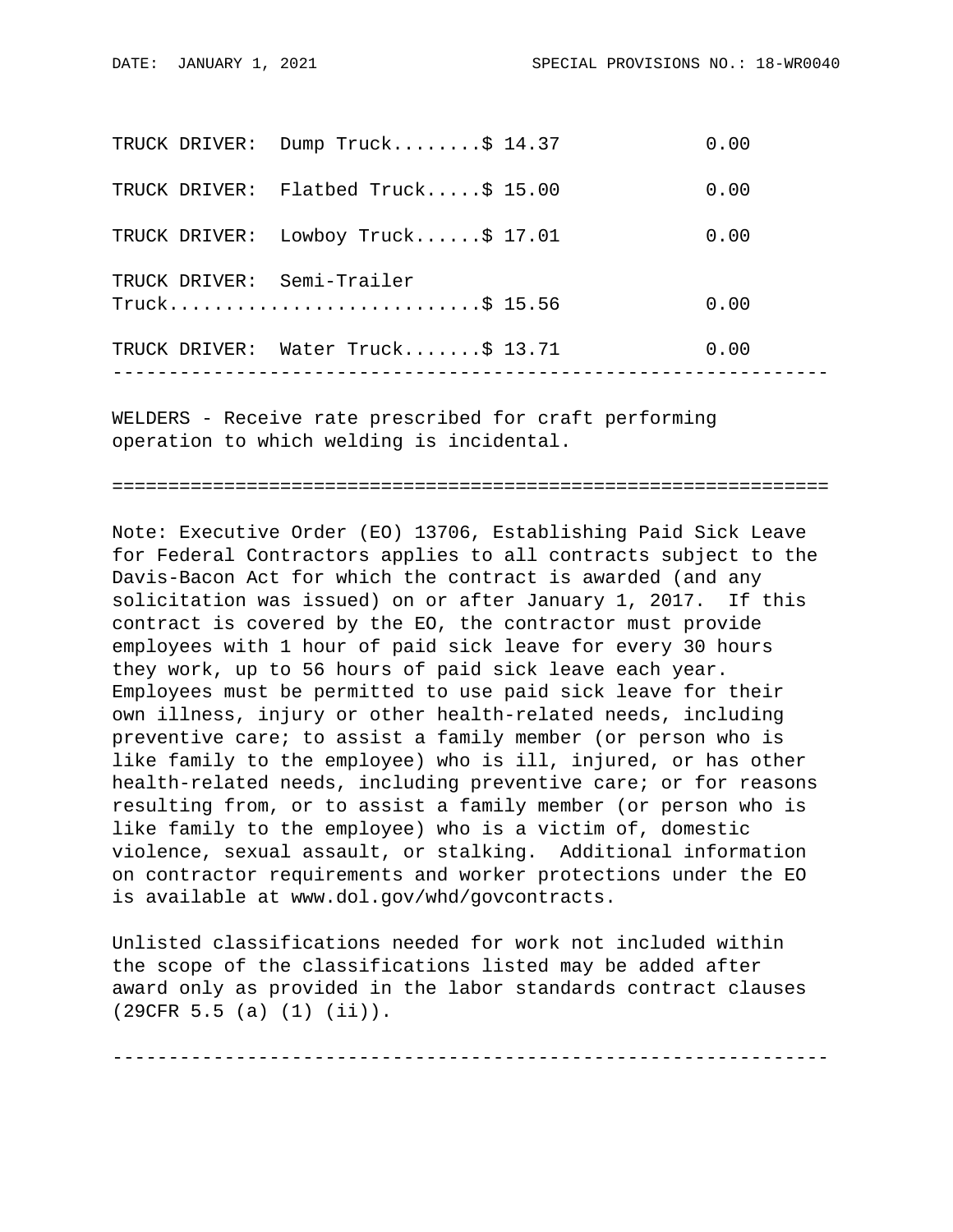The body of each wage determination lists the classification and wage rates that have been found to be prevailing for the cited type(s) of construction in the area covered by the wage determination. The classifications are listed in alphabetical order of ""identifiers"" that indicate whether the particular rate is a union rate (current union negotiated rate for local), a survey rate (weighted average rate) or a union average rate (weighted union average rate).

Union Rate Identifiers

A four-letter classification abbreviation identifier enclosed in dotted lines beginning with characters other than ""SU"" or ""UAVG"" denotes that the union classification and rate were prevailing for that classification in the survey. Example: PLUM0198-005 07/01/2014. PLUM is an abbreviation identifier of the union which prevailed in the survey for this classification, which in this example would be Plumbers. 0198 indicates the local union number or district council number where applicable, i.e., Plumbers Local 0198. The next number, 005 in the example, is an internal number used in processing the wage determination. 07/01/2014 is the effective date of the most current negotiated rate, which in this example is July 1, 2014.

Union prevailing wage rates are updated to reflect all rate changes in the collective bargaining agreement (CBA) governing this classification and rate.

Survey Rate Identifiers

Classifications listed under the ""SU"" identifier indicate that no one rate prevailed for this classification in the survey and the published rate is derived by computing a weighted average rate based on all the rates reported in the survey for that classification. As this weighted average rate includes all rates reported in the survey, it may include both union and non-union rates. Example: SULA2012-007 5/13/2014. SU indicates the rates are survey rates based on a weighted average calculation of rates and are not majority rates. LA indicates the State of Louisiana. 2012 is the year of survey on which these classifications and rates are based. The next number, 007 in the example, is an internal number used in producing the wage determination. 5/13/2014 indicates the survey completion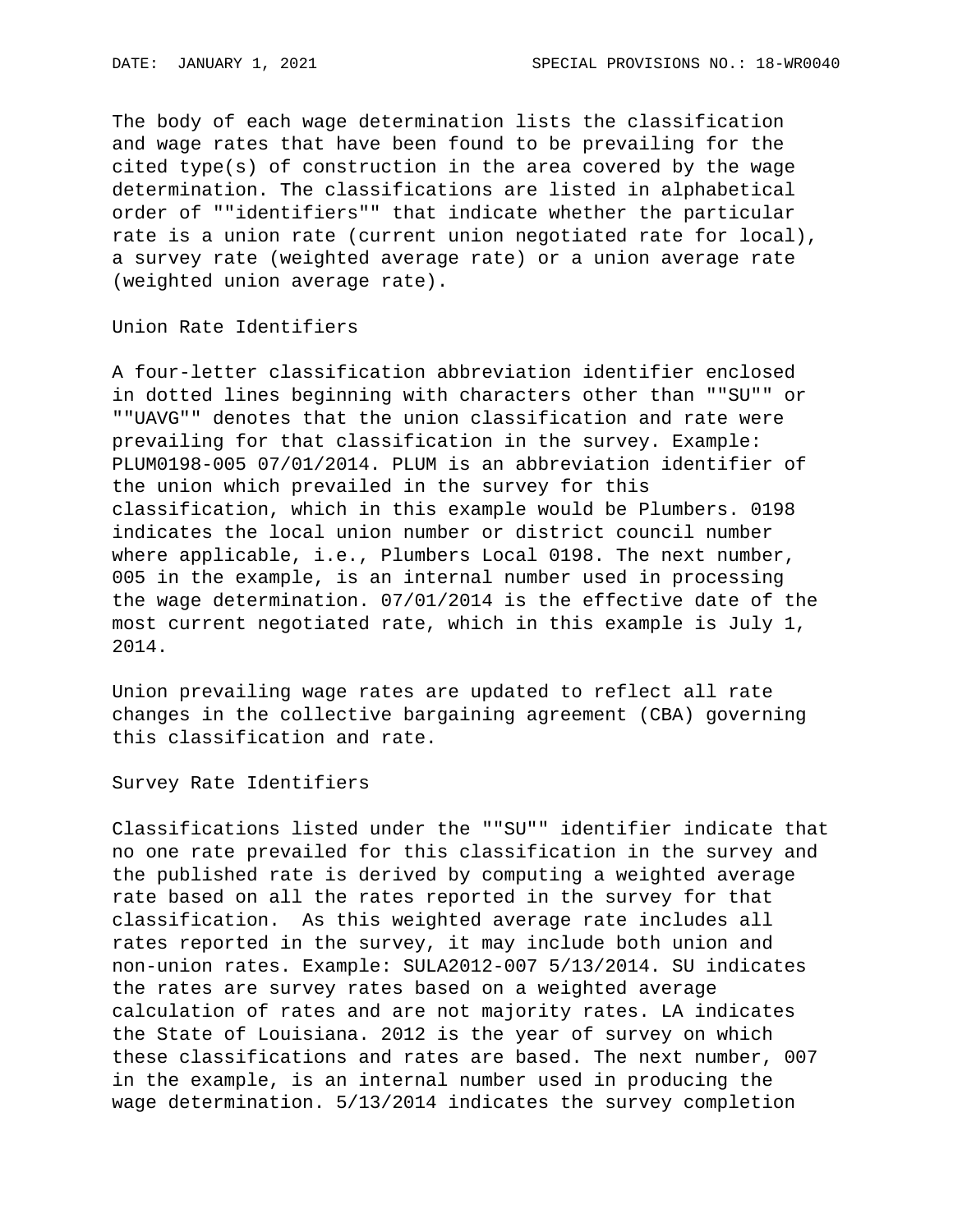date for the classifications and rates under that identifier.

Survey wage rates are not updated and remain in effect until a new survey is conducted.

Union Average Rate Identifiers

Classification(s) listed under the UAVG identifier indicate that no single majority rate prevailed for those classifications; however, 100% of the data reported for the classifications was union data. EXAMPLE: UAVG-OH-0010 08/29/2014. UAVG indicates that the rate is a weighted union average rate. OH indicates the state. The next number, 0010 in the example, is an internal number used in producing the wage determination. 08/29/2014 indicates the survey completion date for the classifications and rates under that identifier.

A UAVG rate will be updated once a year, usually in January of each year, to reflect a weighted average of the current negotiated/CBA rate of the union locals from which the rate is based.

----------------------------------------------------------------

## WAGE DETERMINATION APPEALS PROCESS

1.) Has there been an initial decision in the matter? This can be:

- \* an existing published wage determination
- \* a survey underlying a wage determination
- a Wage and Hour Division letter setting forth a position on a wage determination matter
- \* a conformance (additional classification and rate) ruling

On survey related matters, initial contact, including requests for summaries of surveys, should be with the Wage and Hour Regional Office for the area in which the survey was conducted because those Regional Offices have responsibility for the Davis-Bacon survey program. If the response from this initial contact is not satisfactory, then the process described in 2.) and 3.) should be followed.

With regard to any other matter not yet ripe for the formal